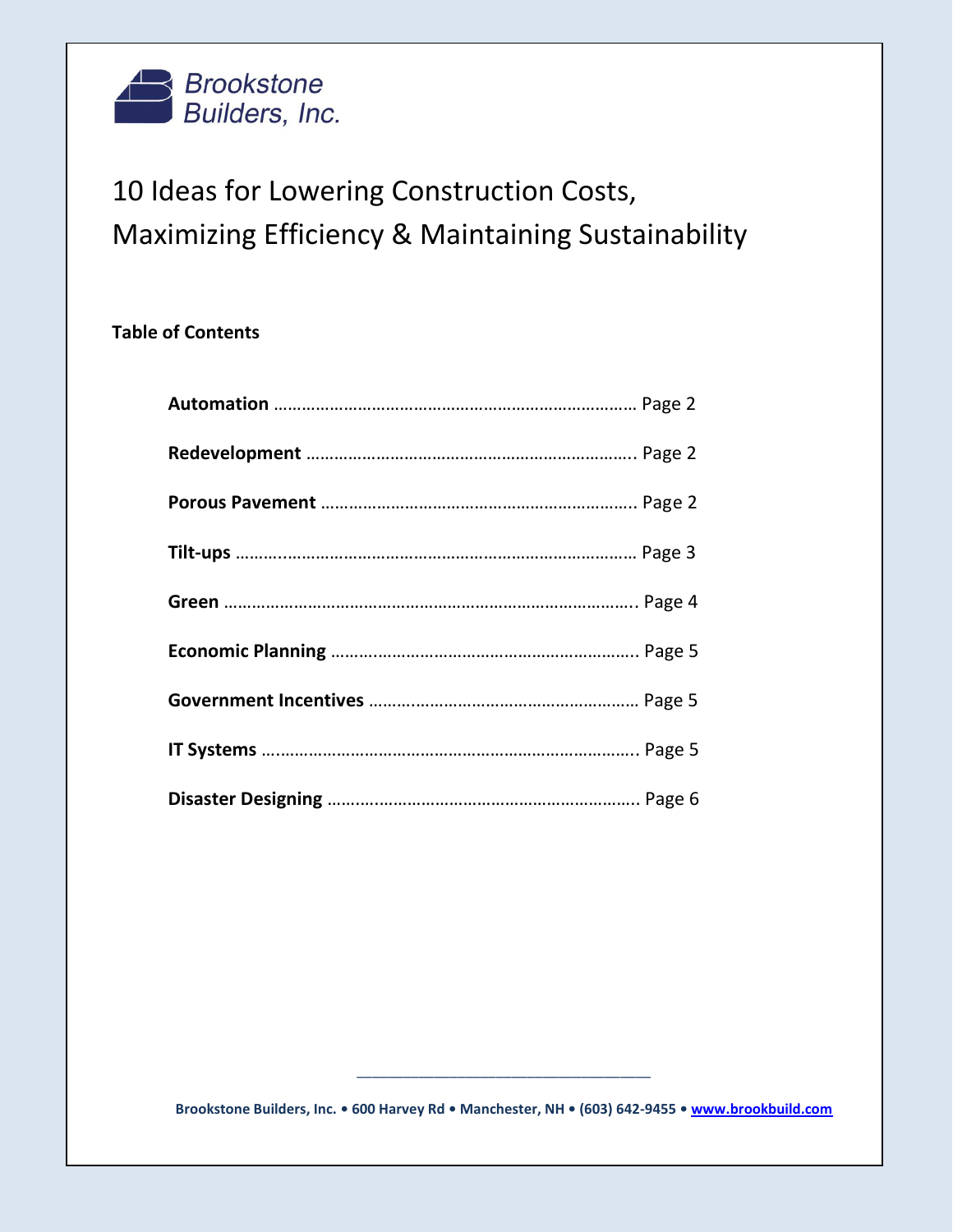

## 10 Ideas for Lowering Construction Costs, Maximizing Efficiency & Maintaining Sustainability

1. **Automation:** While automation can help offset escalating energy costs, security concerns and a number of other issues, a worthwhile return on investment (ROI) can be difficult to achieve or even quantify in view of overwhelming and often unpredictable upfront costs.

But these technologies are ideal for handling such tasks as controlling systems for light fixtures, HVAC, security, fire alarms and life safety. Trends for improvement are strong, and the potential for tax savings is an attractive possibility as well.

2. **Redevelopment:** Due to the shortage of developable land in the region, and to the increasing difficulties associated with obtaining entitlements and permits for new construction, redevelopment is a cost effective alternative.

While environmental and economic considerations were also identified as factors, and while some of these variables (such as interest rate levels) have changed in recent months, the trend towards renovation and redevelopment has continued and the cost/logistic advantages are solid. However, work crews must adapt to working in or around occupied space, which requires more substantial safety protocols along with enhanced noise and dust abatement.

3. **Porous Pavement:** Porous pavement is a special type of pavement that allows rain and snowmelt to pass through, thereby reducing the runoff from a site and surrounding areas. In addition, it filters certain pollutants from the runoff, adding to its ecological advantage and overall sustainability.

While more costly at the start, long-term it is a cost effective option that might also qualify for certain government programs.

**Brookstone Builders, Inc. • 600 Harvey Rd • Manchester, NH • (603) 642-9455 • [www.brookbuild.com](http://www.brookbuild.com/)**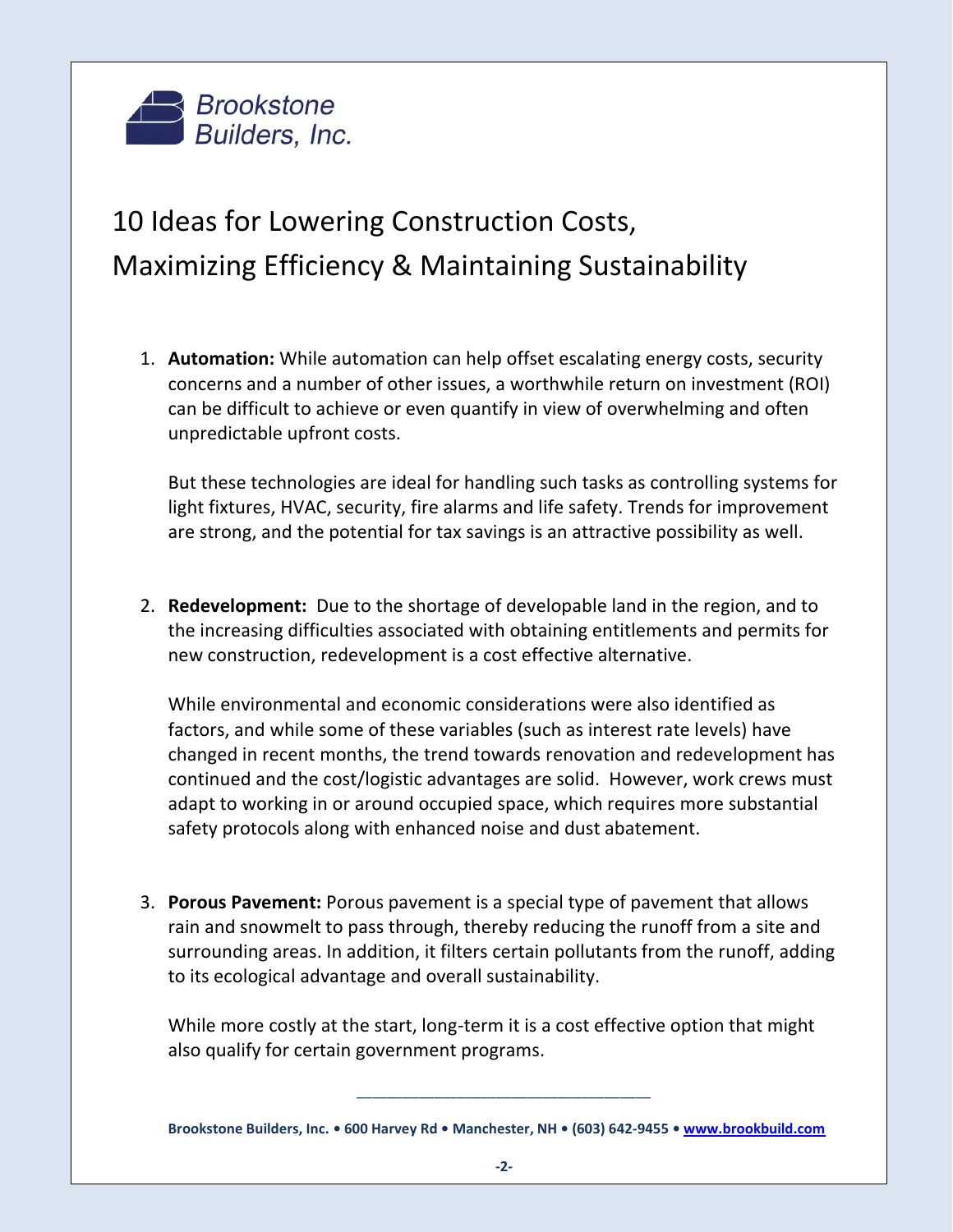4. **Tilt-ups:** The steadily rising cost of steel has made this approach increasingly popular and effective. It is similar to traditional construction methods because the foundation is placed and the floor slab formed before the walls are built. The difference is that walls are cast out of concrete panels lying flat on the ground and then lifted all at once to accept the building's roof.

There are several benefits associated with this method, including:

- Reduced costs for all-concrete walls
- Less manpower needed to build the structure
- Reduced construction waste
- Use of all-natural materials
- Energy efficiency

In addition, when compared to a metal building, a tilt-up building requires less maintenance because it can withstand storm damage, will not dent and won't rust. Features can be added to the concrete such as color and texture to provide visual appeal as well. Tilt-up walls also hold heat better because of the massing of materials in concrete. Concrete is a recycled and reusable material.

But the most important benefit is cost. The average cost of a tilt-up wall is \$8 per square foot compared to \$12 for a masonry wall. The time it takes to construct the wall is 25 percent less as well, and only half as much labor is needed.

5. **Adopting Curbs Against Inflation:** Contractors must find methods to protect themselves from price escalation during the period from when they quote a project until the time that they receive a commitment from the project owner.

One way is to make the statement on all proposals that the quoted price can only be held for a specified number of days – perhaps as few as 10 days. Another option, which has become standard in many contracts over the past twelve-toeighteen months, is an escalation clause. This clause allows the contractor to be paid for material increases providing that the contractor presents the appropriate documentation verifying the cost increases.

The effects of inflation are felt in all industries. Fortunately, the methods described above enable construction firms to continue doing business with reduced risk.

 $\overline{\phantom{a}}$  ,  $\overline{\phantom{a}}$  ,  $\overline{\phantom{a}}$  ,  $\overline{\phantom{a}}$  ,  $\overline{\phantom{a}}$  ,  $\overline{\phantom{a}}$  ,  $\overline{\phantom{a}}$  ,  $\overline{\phantom{a}}$  ,  $\overline{\phantom{a}}$  ,  $\overline{\phantom{a}}$  ,  $\overline{\phantom{a}}$  ,  $\overline{\phantom{a}}$  ,  $\overline{\phantom{a}}$  ,  $\overline{\phantom{a}}$  ,  $\overline{\phantom{a}}$  ,  $\overline{\phantom{a}}$ 

**Brookstone Builders, Inc. • 600 Harvey Rd • Manchester, NH • (603) 642-9455 • [www.brookbuild.com](http://www.brookbuild.com/)**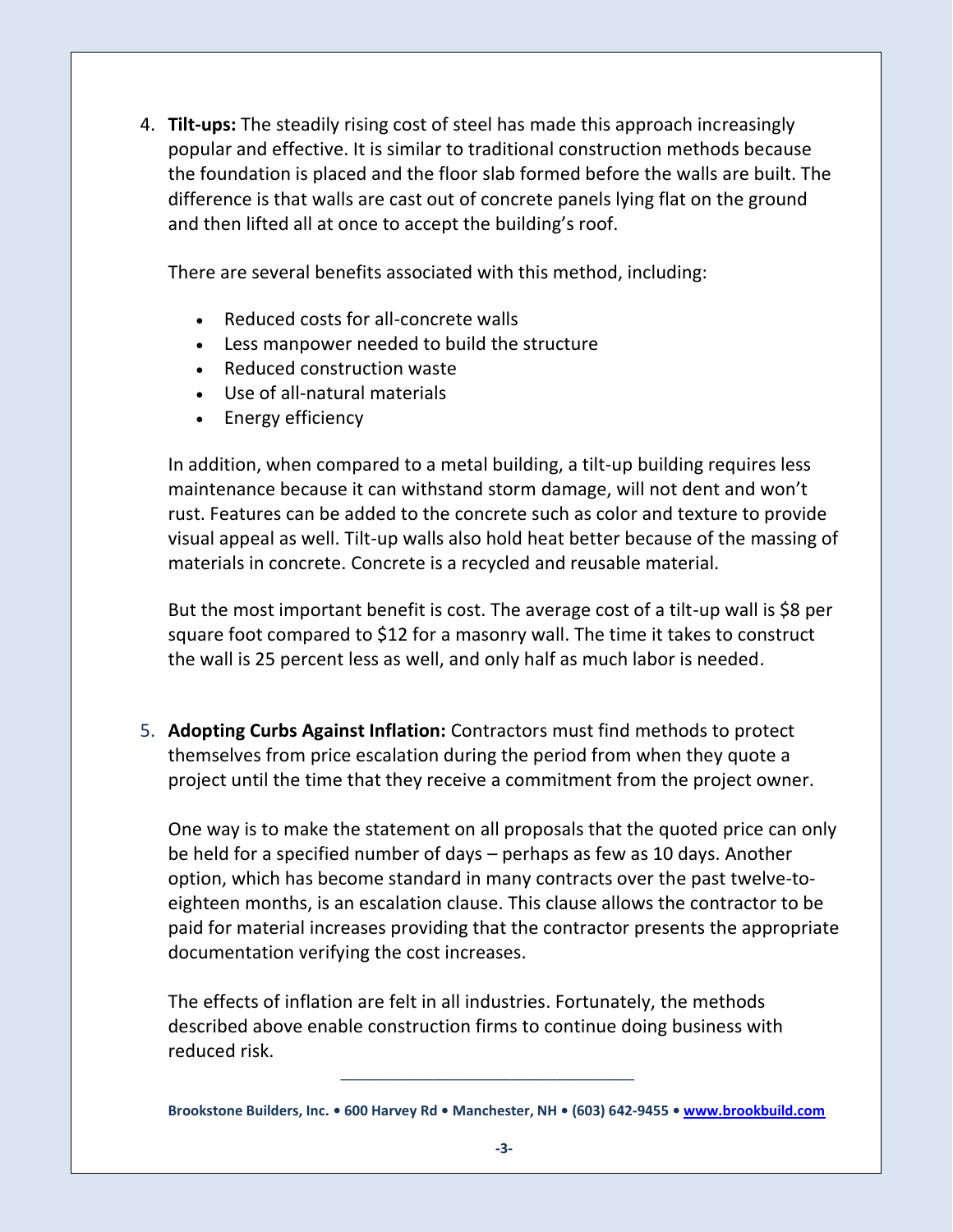6. **Green:** The dramatic increase in fuel and energy costs plus the needed discussion surrounding climate change have pushed the environment into the fore front of public consciousness.

The combination of increased investment and ongoing regulatory actions geared towards reducing greenhouse-gas emissions and promoting a heightened consciousness of the importance of energy conservation might be good indicators for the construction field to heed – building green may, in fact, attract more "green" in the long run.

In other words, the possibility of saving money by building "green" is strong.

In 1998, the U.S. Green Building Council (USGBC), a non-profit coalition of building industry leaders launched the Leadership in Energy and Environmental Design (LEED) voluntary rating system. LEED establishes criteria for green or sustainable buildings by evaluating the location, design, construction and operational aspects of buildings.

The LEED rating system allows for four potential categories of certification. These categories are LEED Certified; LEED Silver; LEED Gold; and LEED Platinum.

The LEED standards recognize five key areas of human and environmental health to be considered in building and construction:

- 1. sustainable site development
- 2. water savings
- 3. energy efficiency
- 4. material selection
- 5. indoor environmental quality

While LEED standards are not currently mandatory, some government agencies have implemented incentive programs and tax benefits for following LEED standards and adopting a green approach to building.

It is expected that LEED standards will eventually be written into building codes and are expected to become the industry standard for residential and commercial construction projects.

For more information on LEED visit [www.usgbc.org](http://www.usgbc.org/).

 $\overline{\phantom{a}}$  ,  $\overline{\phantom{a}}$  ,  $\overline{\phantom{a}}$  ,  $\overline{\phantom{a}}$  ,  $\overline{\phantom{a}}$  ,  $\overline{\phantom{a}}$  ,  $\overline{\phantom{a}}$  ,  $\overline{\phantom{a}}$  ,  $\overline{\phantom{a}}$  ,  $\overline{\phantom{a}}$  ,  $\overline{\phantom{a}}$  ,  $\overline{\phantom{a}}$  ,  $\overline{\phantom{a}}$  ,  $\overline{\phantom{a}}$  ,  $\overline{\phantom{a}}$  ,  $\overline{\phantom{a}}$ 

**Brookstone Builders, Inc. • 600 Harvey Rd • Manchester, NH • (603) 642-9455 • [www.brookbuild.com](http://www.brookbuild.com/)**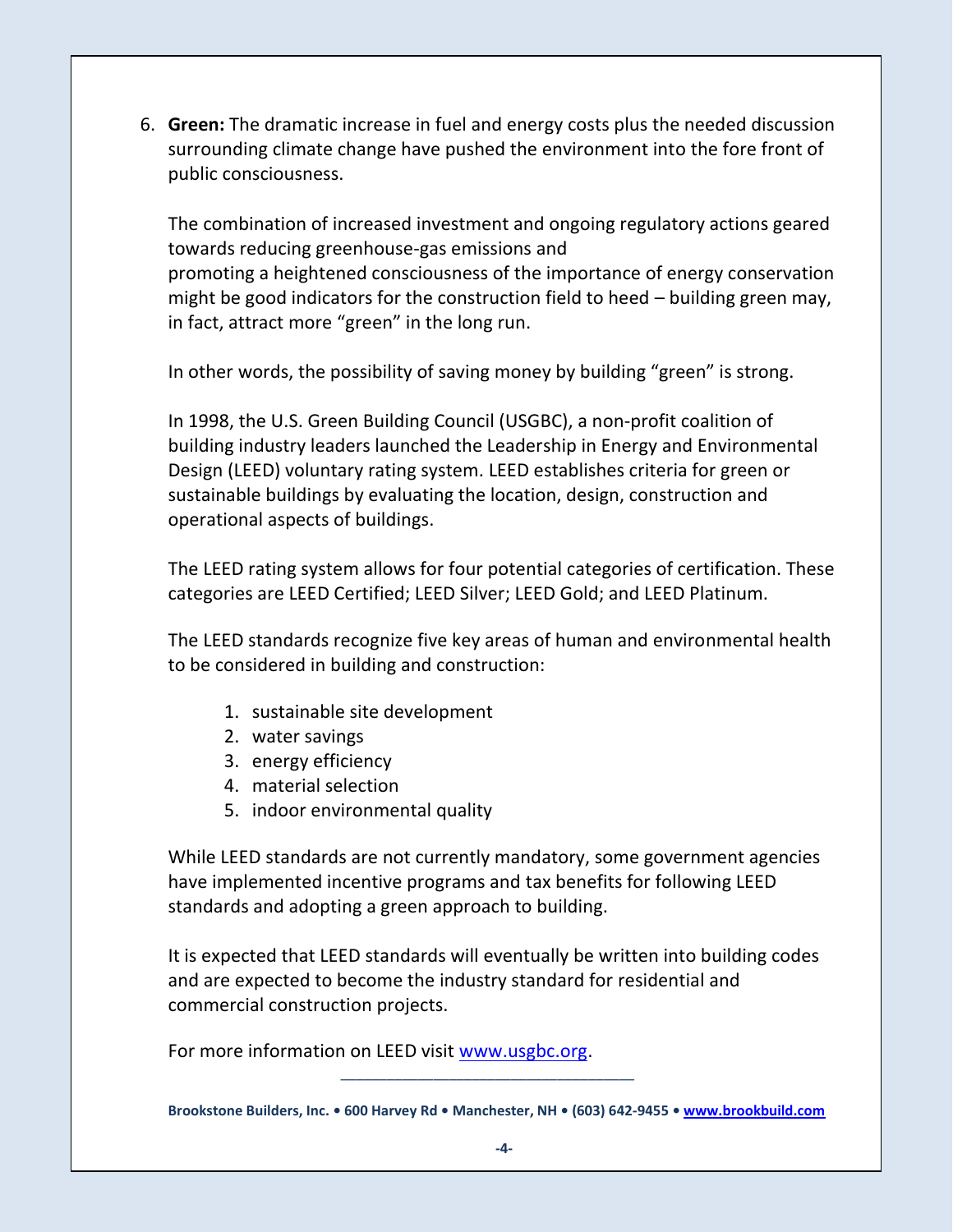- 7. **Prepare for Economic Swings**: Here are a few thoughts on how to build a stronger business during challenging economic times:
	- Build your customer base. A diverse customer base is best so that if one aspect of industry is slow hopefully the other areas of your customer base will continue to provide your business sustainable revenue.
	- Conserve cash; for we never truly know when we are going to experience those "rainy days". Develop an annual budget, and stick to it.
	- Attitude, keep it positive, negativity is destructive. As a leader it is very important to remain positive. Your staff will be motivated by your example. It is essential that staff members know that they are appreciated and necessary for the success of the business.
	- Procrastination can be deadly. Decisiveness is critical. Timely and prudent decisions need to be made regarding cost cuts, and this often includes staffing. As harsh as it sounds, an economic downturn is an opportune time to weed-out staff members that are weak or who, perhaps, have a negative effect on the performance of others.
- 8. **Government Incentives:** Researching all opportunities for preferred status or tax relief is a sound strategy – and there are a number to consider, such as minorityowned status or construction standards.

According to current research, many local governments have adopted LEED incentive programs. These include tax credits, density bonuses, reduced fees, priority or expedited permitting, free or lower cost technical assistance, grants and low-interest loans. As noted above, LEED standards are not currently mandatory, but are an easy way to potentially reduce costs.

**9. Maximize IT Systems & Cost Control**: This might sound like a "no-brainer," but technology enhancements are made every day. Further, the more a construction firm is able to rely on automated systems, checks and balances, the more reliable their cost management effort will be. Investing time for research and study – possibly through associations or peer groups – is time well spent!

**Brookstone Builders, Inc. • 600 Harvey Rd • Manchester, NH • (603) 642-9455 • [www.brookbuild.com](http://www.brookbuild.com/)**

 $\overline{\phantom{a}}$  ,  $\overline{\phantom{a}}$  ,  $\overline{\phantom{a}}$  ,  $\overline{\phantom{a}}$  ,  $\overline{\phantom{a}}$  ,  $\overline{\phantom{a}}$  ,  $\overline{\phantom{a}}$  ,  $\overline{\phantom{a}}$  ,  $\overline{\phantom{a}}$  ,  $\overline{\phantom{a}}$  ,  $\overline{\phantom{a}}$  ,  $\overline{\phantom{a}}$  ,  $\overline{\phantom{a}}$  ,  $\overline{\phantom{a}}$  ,  $\overline{\phantom{a}}$  ,  $\overline{\phantom{a}}$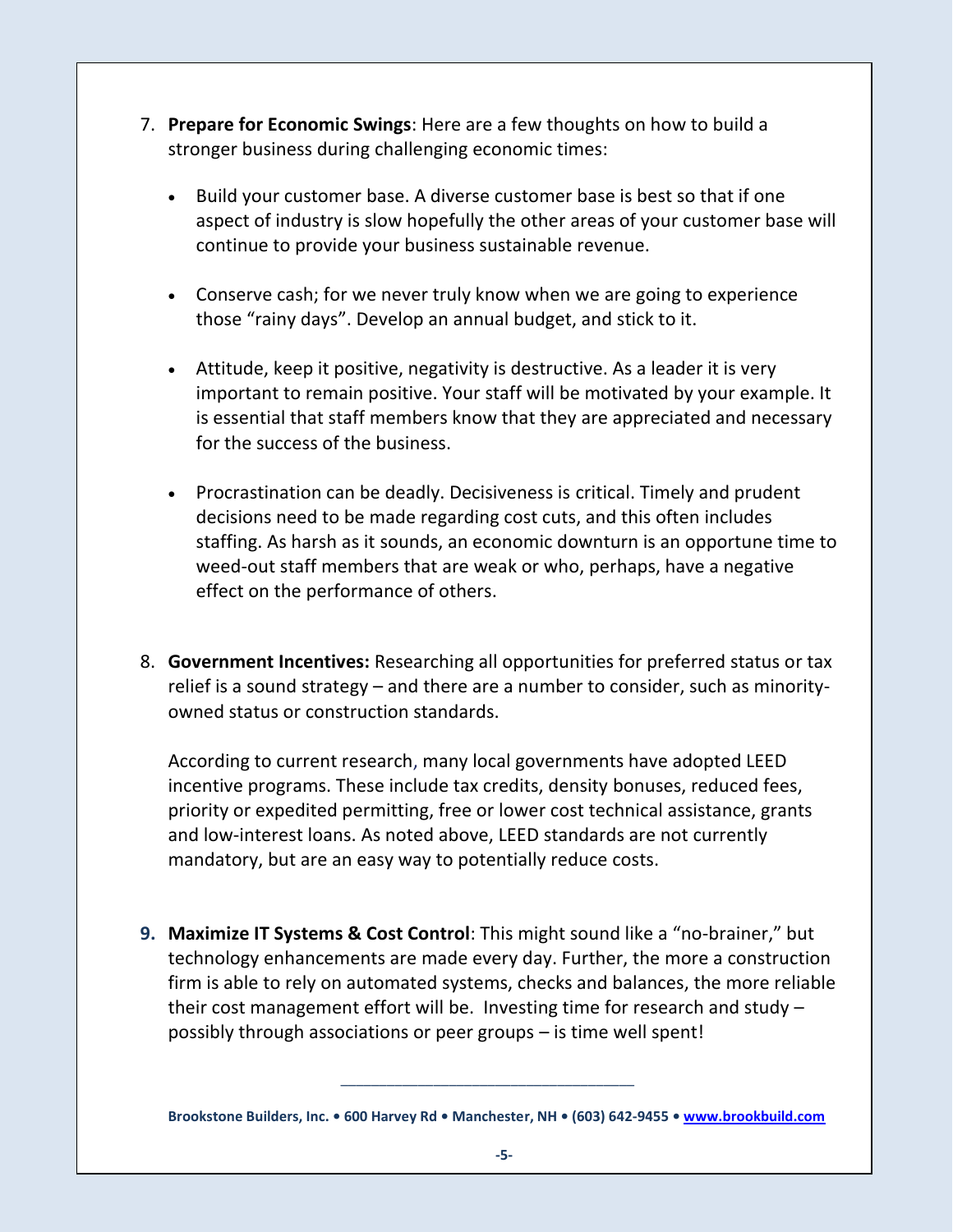**10. Design for Disaster…** an ounce of prevention: One thing we know for certain is that, sooner or later, there will be another natural disaster! The importance of mitigating disasters is probably best demonstrated by comparing the 2010 Chile earthquake which was the seventh strongest ever recorded. The death toll from that event was 342 compared with the death toll or over 200,000 people in Haiti. Building codes played a major role in reducing the loss of life in Chile.

Further, over 250,000 people were killed by disasters worldwide in 2010. Per a statement made by UN Secretary General *Ban Ki-Moon* during a United Nations meeting, this statistic made 2010 one of the deadliest years in more than a generation. With earthquakes, heat waves, floods and snowstorms affecting 208 million people, killing more than 250,000 and costing more than \$110 billion in losses last year alone, we can no longer wait for the next generation to take on the challenge of multi-hazard mitigation planning.

It is therefore important that globally we increase awareness about the physical and financial risks of natural hazards and educate people about how those risks can be addressed to counteract natural disasters. Based on research and [information compiled](http://www.nbm.org/) by the *Industry Council for the Built Environment* (ICBE), there are four primary groups of stakeholders whose leadership can increase the resiliency of the built environment:

- U.S. Congress State & Local Governments
- Federal Agencies Private Sector Corporations & Associations

A couple of recommendations for all levels of government are:

- Use life- cycle costs and savings rather than short term expenditure to determine infrastructure spending
- Encourage expansion of planning grants for communities so they can plan for future disasters, rather than focus on emergency responses
- Encouragement to implement more rigorous building site selection/approvals, design, maintenance of real estate

**Brookstone Builders, Inc. • 600 Harvey Rd • Manchester, NH • (603) 642-9455 • [www.brookbuild.com](http://www.brookbuild.com/)**